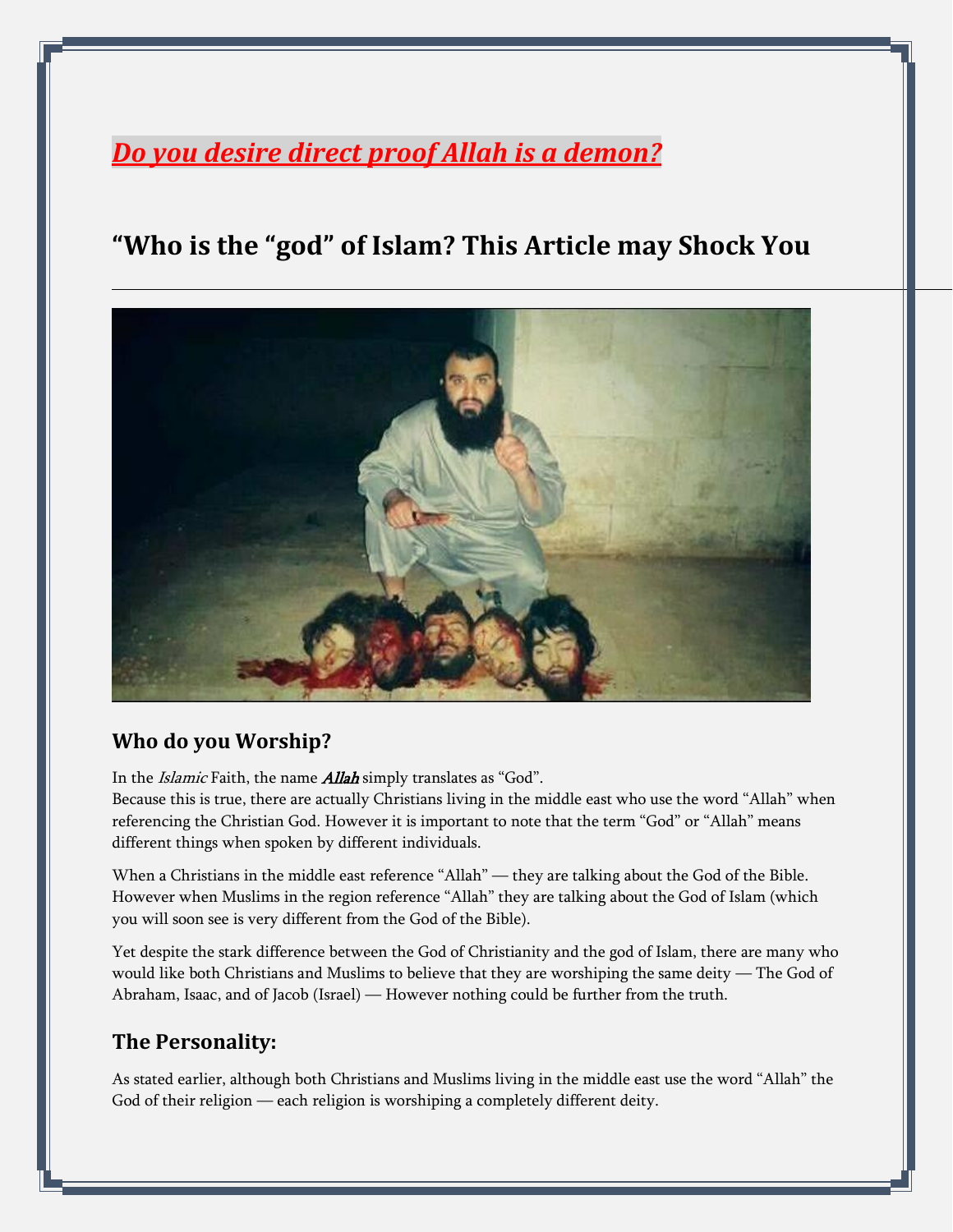However, don't take my word for it. Because there are many people who still would like to believe that Christians and Muslims worship the same God — we will exam the descriptions of each God (based solely on the religious text), and from there we will use these descriptions to build a character profile of both the Christian God and the Islamic God.

By now, I am sure that many of you are wondering:

"How can we determine whether the Christian God is the same being as the Islamic God?"



The only possible way that we could determine this would be to examine the personified qualities of both beings (described in each Holy Book) and compare them with one another.

#### In Both the *Qur'an & The Bible*,

'God' has certain personality attributes that further establish and describe his identity.

We can use these attributes to draw a mental 'Picture' of the 2 beings, from there you can determine not only whether they are the same being — but also whether they are Good or Evil.

If ALL of the qualities about these 2 beings match up perfectly, then we can definitely conclude that the Christian God and the Islamic "Allah" are the same. However if even one quality between the two are incompatible with the identity of the other, then the only logical explanation is that the cannot be the same deity.

Galations 5:9– "A little leaven leaveneth the whole lump."

# **The 'God' Test:**

In Both Christianity and Islam, God is said to be…

- Loving
- Merciful
- Forgiving
- Omniscient (all knowing)
- Omnipresent (all present)
- Omnipotent (all powerful)

When one only examines this initial list, it is understandable how some people would think that the two are the same being. However there is one area that we have not yet examined. In the Bible, GOD is described as being honest, trustworthy, and faithful.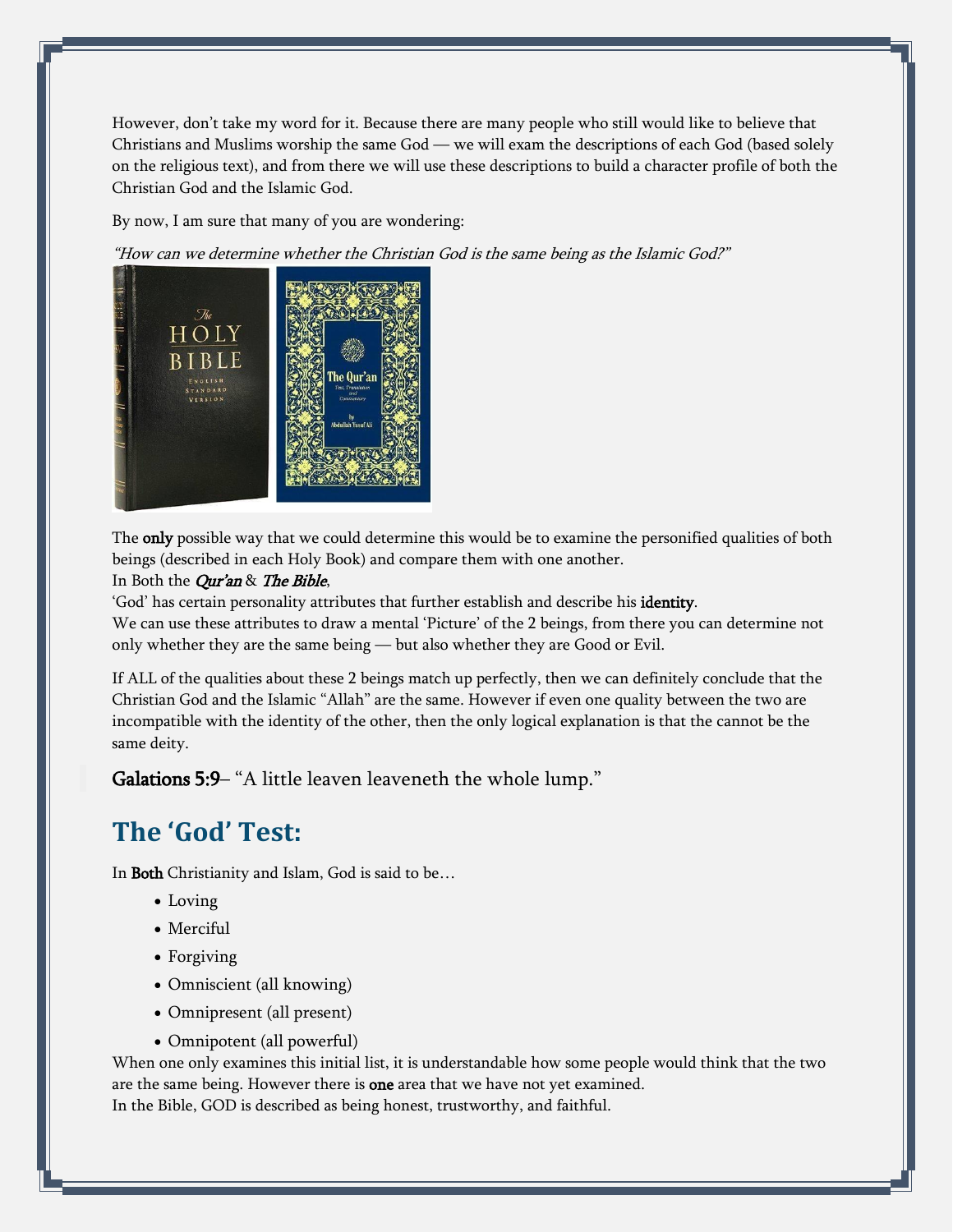## (Numbers 23:19)

God is not a man; he will not lie. God is not a human being; his decisions will not change. If he says he will do something, then he will do it. If he makes a promise, then he will do what he promised.

In the Bible, GOD is also described as being perfect, holy, and a God of Light which means that there is no 'Darkness' (lies, evil, deception) in him.

(1Jn 1:5) This then is the message which we have heard of him, and declare unto you, that God is light, and in him is no [deceit] at all.

(1Jn 1:6-7) If we say that we have fellowship with him, and walk in [deceit], we lie, and do not the truth: But if we walk in the [truth], as he is in [truth], we have fellowship one with another, and the blood of Jesus Christ his Son cleanseth us from all sin.

 $(1]n$  1:8-9) If we say that we have no sin, we deceive ourselves, and the truth is not in us. If we confess our sins, he is faithful and just to forgive us our sins, and to cleanse us from all unrighteousness.

(1Jn 1:10) If we say that we have not sinned, we make him a LIAR, and his word is not in us.

So as we can see from this excerpt, the God of the Bible is not only Faithful and Honest, but he is also reliable and true. Because he is a God of Light, no 'Darkness' can flow from him because it would be incompatible with his identity.



However, the God of the *Quran* does **NOT** share this Quality (Honest, Truthful).

In fact, In the Qur'an the scriptures call their God (who we will reference as 'Allah' for the remainder of this post) the *Greatest Deceiver* out of ALL of the Deceivers.

So unlike the Christian God, The God of Islam is not truthful and honest. Instead he is deceptive and crafty (Qur'an 3:54)

Now it doesn't take a genius to realize that if "Deception" is known as one of someone's best qualities that person (or entity) is one in which you can "trust" to your own peril.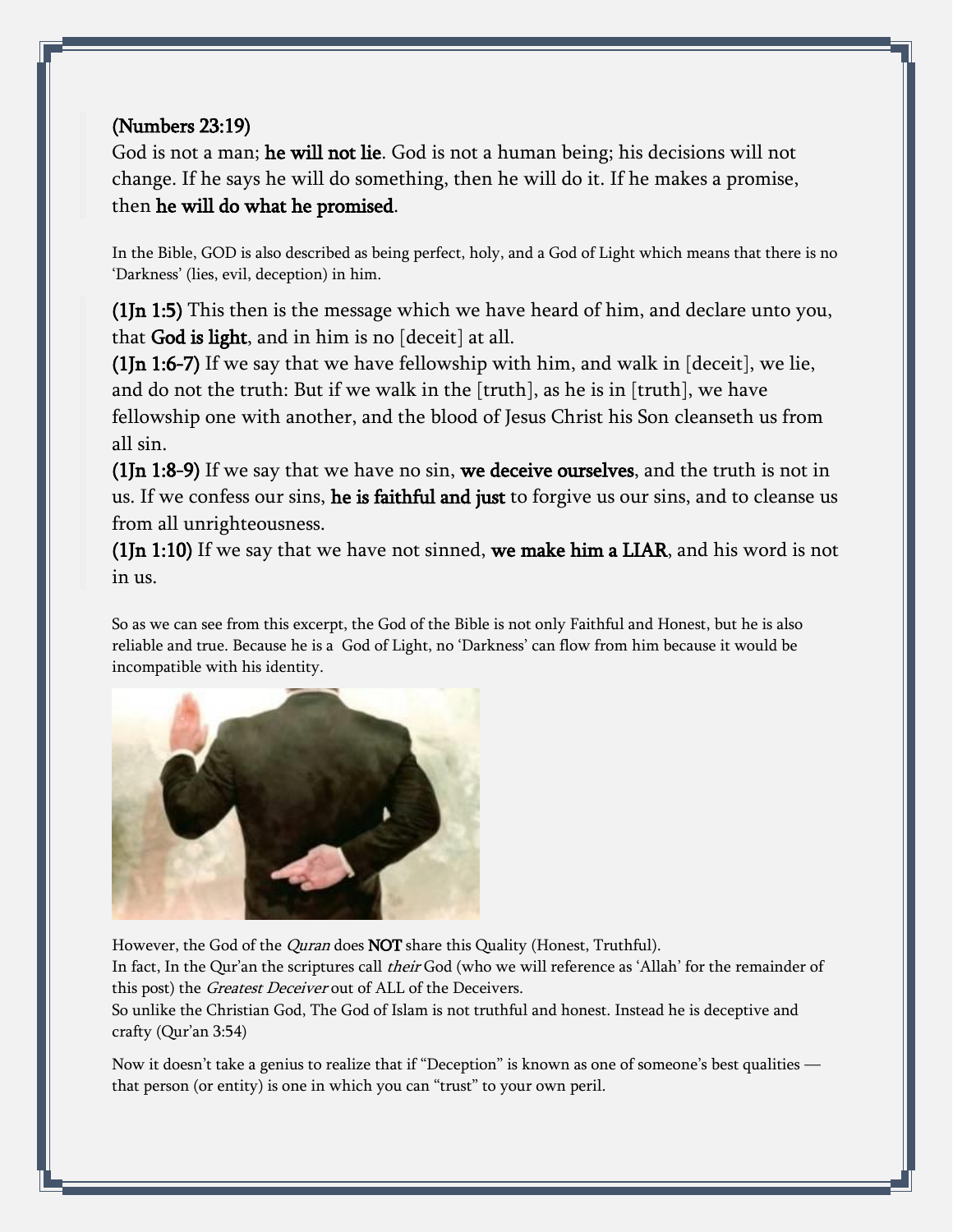# **The Greatest Deceiver?**



Page Discussion

# Allah the Best Deceiver

From Wikilslam, the online resource on Islam

The Qur'an openly states many times that Allah is the 'best deceiver'. The root word used in these verses is Makr whid means deception.

Rea

The Qur'an's Deception Passages:

## (Quran 3:54) –

Literal: And they cheated/deceived and God cheated/deceived, and God (is) the best (of) the cheaters/deceivers

## ( Quran 7:99 ) –

Literal: Did they secure God's scheme/deceit ? So no(one) trusts

God's scheme/deceit except the nation the losers

## (Quran 8:30) –

Literal: And when those who disbelieved deceive/scheme at you to affix/affirm you, or kill you, or bring you out, and they scheme/deceive , and Allah deceives/schemes and Allah (is) best (of) the deceivers/schemers.

## The Word **Miim-Kaf-Ra** is constantly used when referring to Allah

 $M$ iim-Kaf-Ra = "To practice deceit or guile or circumvention, practice evasion or illusion, to plot, to exercise art or craft or cunning, act with policy, practice stratagem."

# Qur'an

In the following Qur'an verses, Allah reveals to us that he is the "best deceiver".

## **Qur'an 3:54**

ومكروا ومكر الله والله خبر الماكرين :Arabic

Transliteration: Wamakaroo wamakara Allahu waAllahu khayru almakireena

Literal: And they cheated/deceived and God cheated/deceived, and God (is) the best (of) the cheaters/deceivers [2]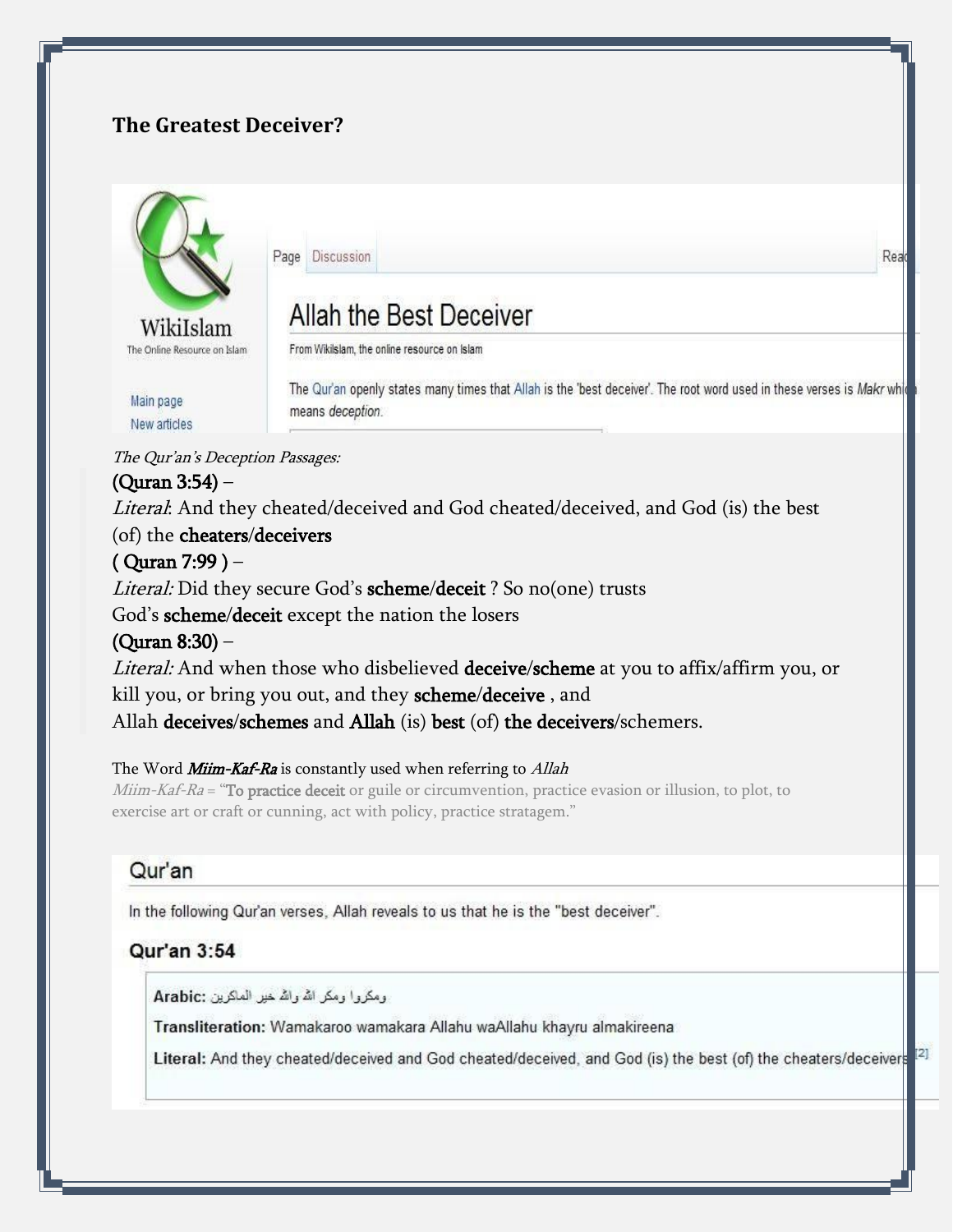### **Definitions**

de-ceive (dē sēv, di-)

transitive verb deceived - ceived', deceiving - ceiv' ing

- 1. to make (a person) believe what is not true; delude; mislead
- 2. Archaic to be false to; betray
- 3. Archaic to while away (time)

So here we see that the *Qur'an* OPENLY addresses Allah as a master *deceiver* who will indeed use the same wicked tactics that others use against them.

Now that we *(and the Qur'an)* can **agree** that *Allah* is a **Deceiver**,

we can now openly acknowledge that according to the QUR'AN…

#### Allah is indeed a deceiver.

So lets compare the 2 once more, however this time lets add the new quality that we have attained to this comprehensive list:

| <b>Hebrew GOD</b> | Islamic god      |
|-------------------|------------------|
| - Loving          | - Loving         |
| - Merciful        | - Merciful       |
| - Forgiving       | - Forgiving      |
| - Omniscient      | - Omniscient     |
| - Omnipresent     | - Omnipresent    |
| - Omnipotent      | - Omnipotent     |
| <b>TRUTHFUL</b>   | <b>Deceptive</b> |

\*\* Please note that NONE of these Characteristics are Biased, they are based solely on what each holy-book ( Bible & Qur'an ) says about God. \*\*

These are qualities that each god proclaims to have.

# **The 'god' Conclusion:**

After lining up the qualities of each 'God', not only do we discover that these two beings are NOT the same — We also find that because 'Allah' is a deceiver, this is contradictory to all of his other traits.

Thus presenting multiple unanswered questions regarding the validity of his deity:

#### Questions:

- 1. How could a *Loving* God Plan Evil against mere mortals?
- 2. How could a *Merciful* God, Trick and Deceive mankind?

3.How could a God JUDGE the earth for Evil If he himself displays signs of Evil?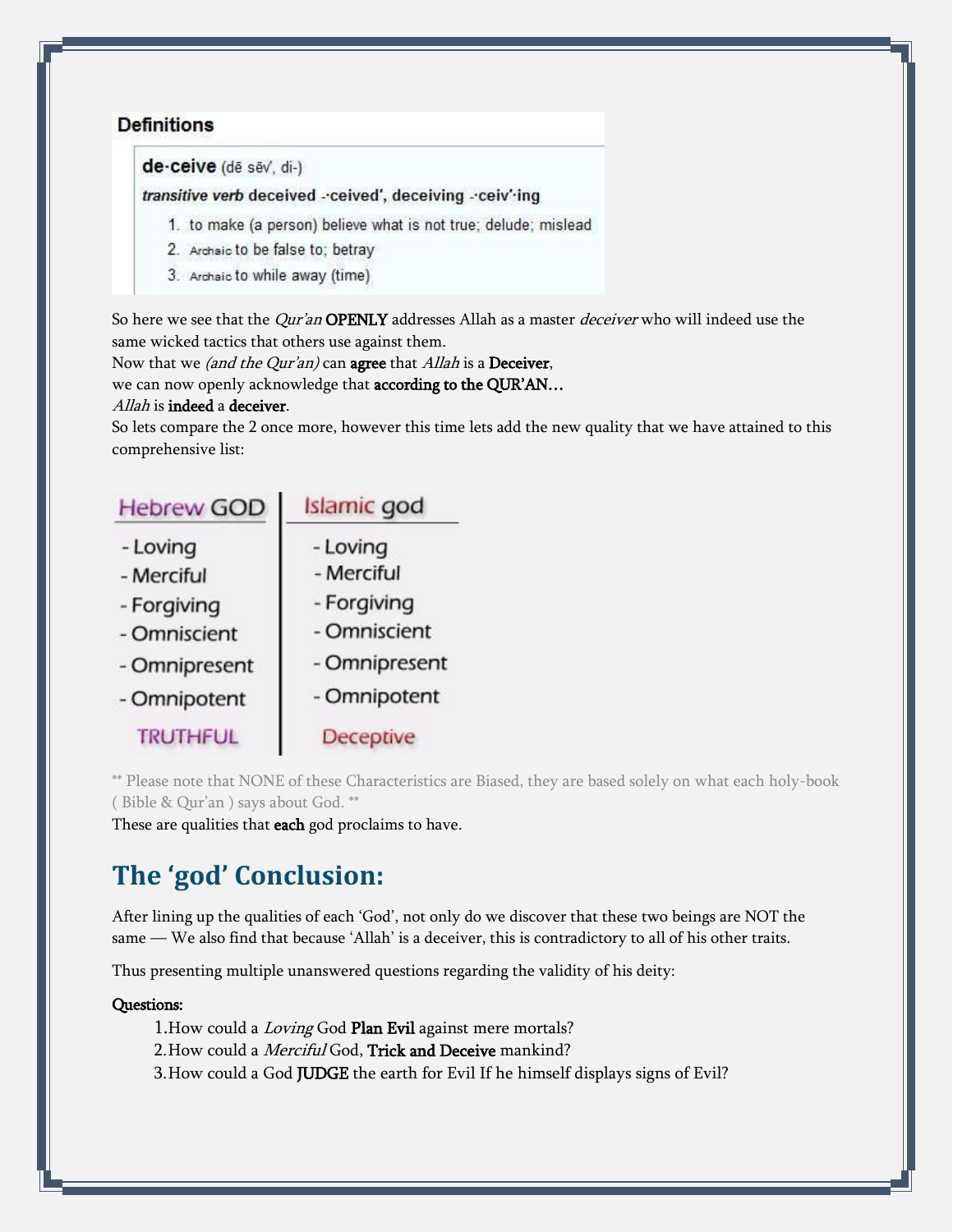The very fact that Allah is a Deceiver Omits the passages where he is said to be Loving, Merciful, and Forgiving.

| <b>Hebrew GOD</b> | Islamic god                                                     |
|-------------------|-----------------------------------------------------------------|
| - Loving          | - Loving x                                                      |
| - Merciful        | - Merciful X                                                    |
| - Forgiving v     | - Forgiving x                                                   |
| - Omniscient v    | - Omniscient X                                                  |
| - Omnipresent <   | - Omnipresent <b>x</b>                                          |
| - Omnipotent v    | - Omnipotent x                                                  |
| <b>TRUTHFUL</b>   | Deceptive<br>If <b>Allah</b> says that he is loving & merciful, |

how can we believe *Allah* if he is also Deceptive?

#### $Allah =$  Deceiver (Qur'an 3:54)

So now that we can clearly see that the two are NOTthe same, However we must now analyze who Allah really is.

#### How?

By taking his ROOT characteristic (Deception) and finding the **biblical** parallels.

## Who is Allah?

the Islamic god is called "The Greatest Deceiver" ( Qur'an 3:54 ) The Bible too also mentions the GREAT Deceiver...

(Rev 19:20) And the beast was taken, and with him the false prophet that wrought miracles before him, with which he Deceived them that had received the mark of the beast, and them that worshipped his image. These both were cast alive into a lake of fire burning with brimstone.

The ONE trait that is truthful about *Allah* is also **congruent** to *the beast;* also known as the Biblical *Satan*.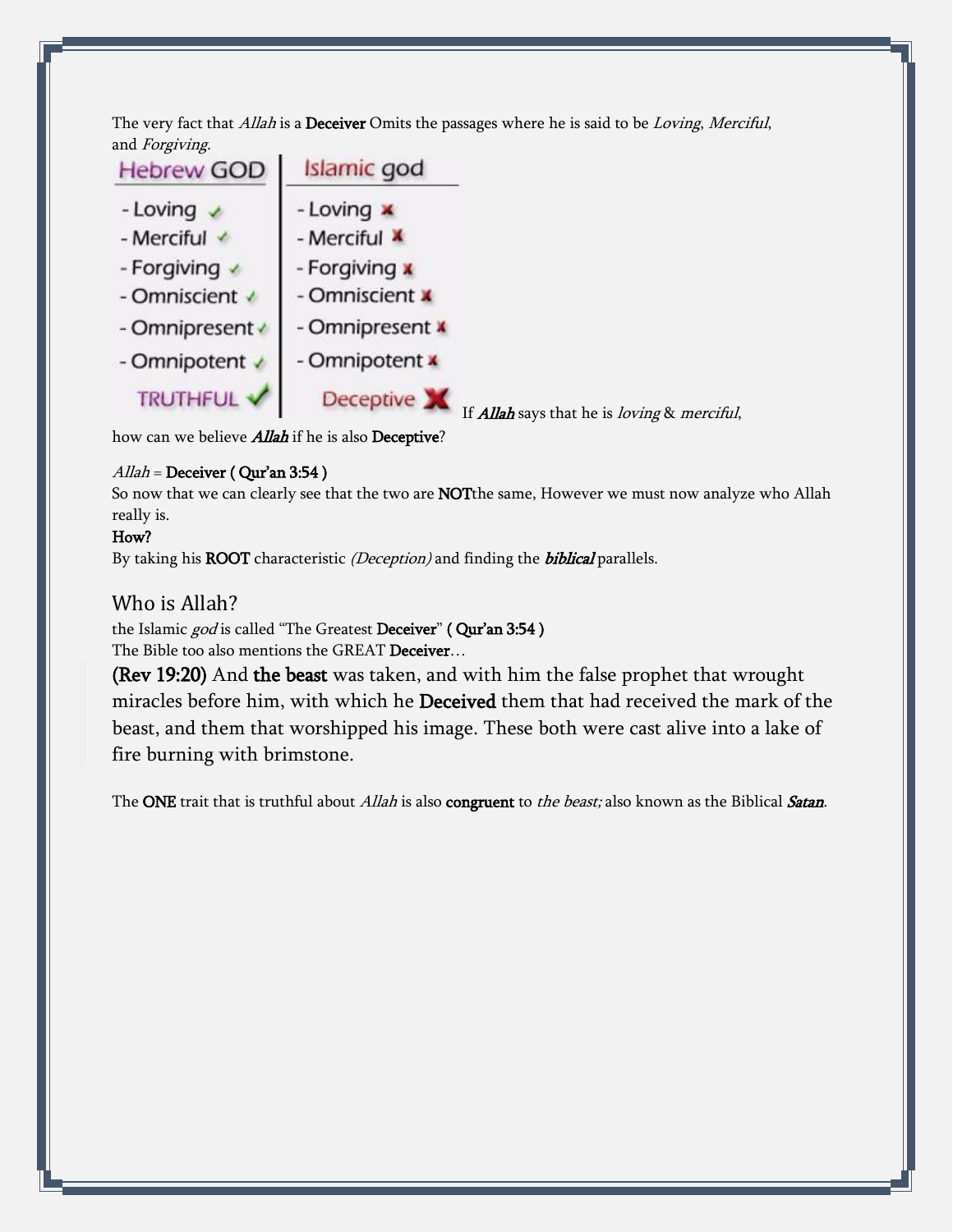

The Fallen Angel known as "Lucifer" (Satan)

## The Branches Of Islam:

Muslims are broken into many different groups, but the two Main factions are Sunnis & Shiites



One thing that I would like to go on record and say is that there are many peace-loving Muslimson the planet who are indeed kind & loving people.

But a Small fraction of the entire Muslim community supports the Islamic Scriptures of Violence.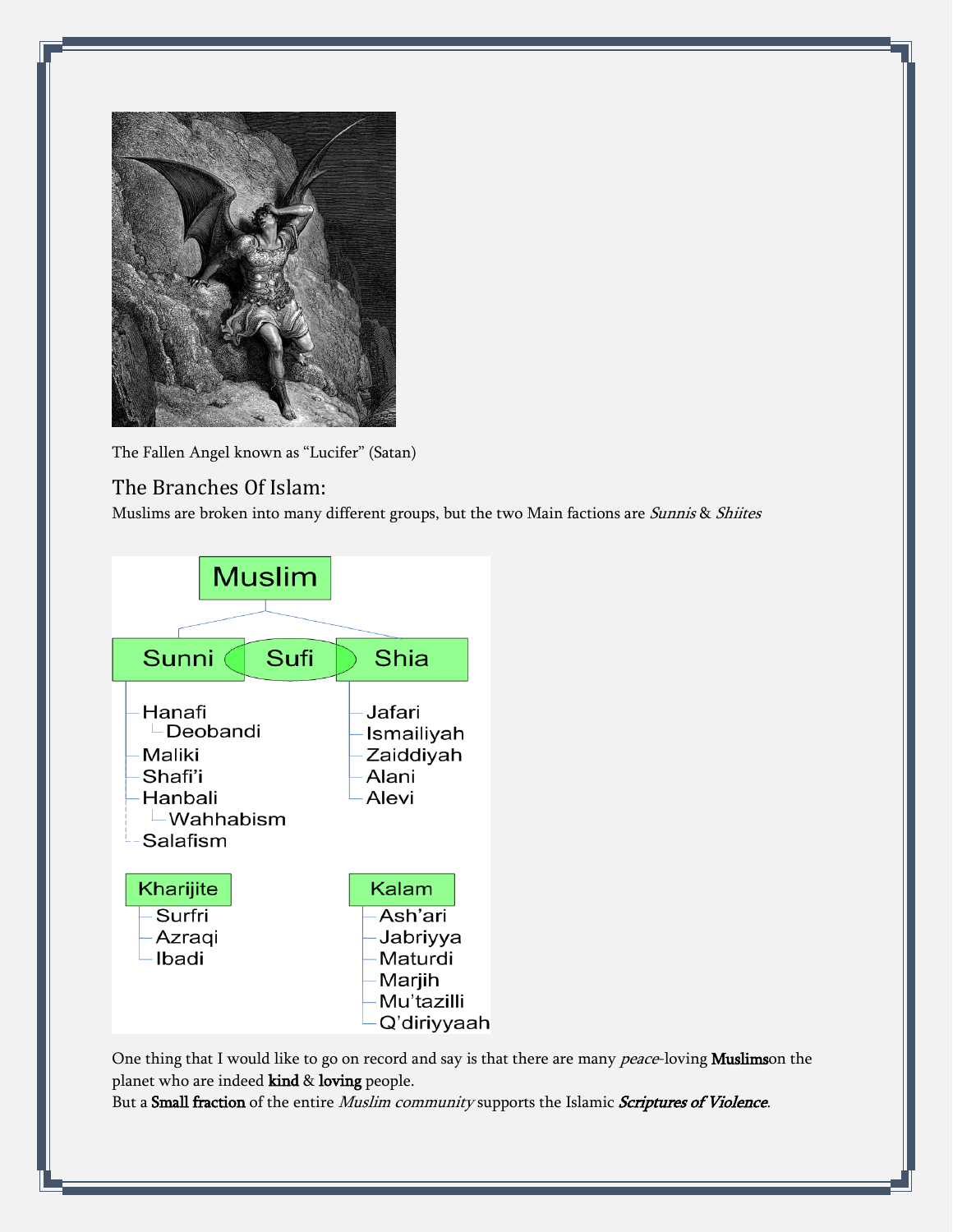Unfortunately because there are over 1.6 BILLION Muslims on the planet,

Even a SMALL fraction of this number can equate to 70 Million People who are in support of Islam's radical ideology.



Muslims Worshiping at the Kaaba

For those unaware, Radical Islam is the portion of Muslims who Kill & Behead infidels who don't believe the same as they do (in regards to Allah and religion).



and while doing Such they shout… "Allahu akbar"

which transliterates to…

"God is Great"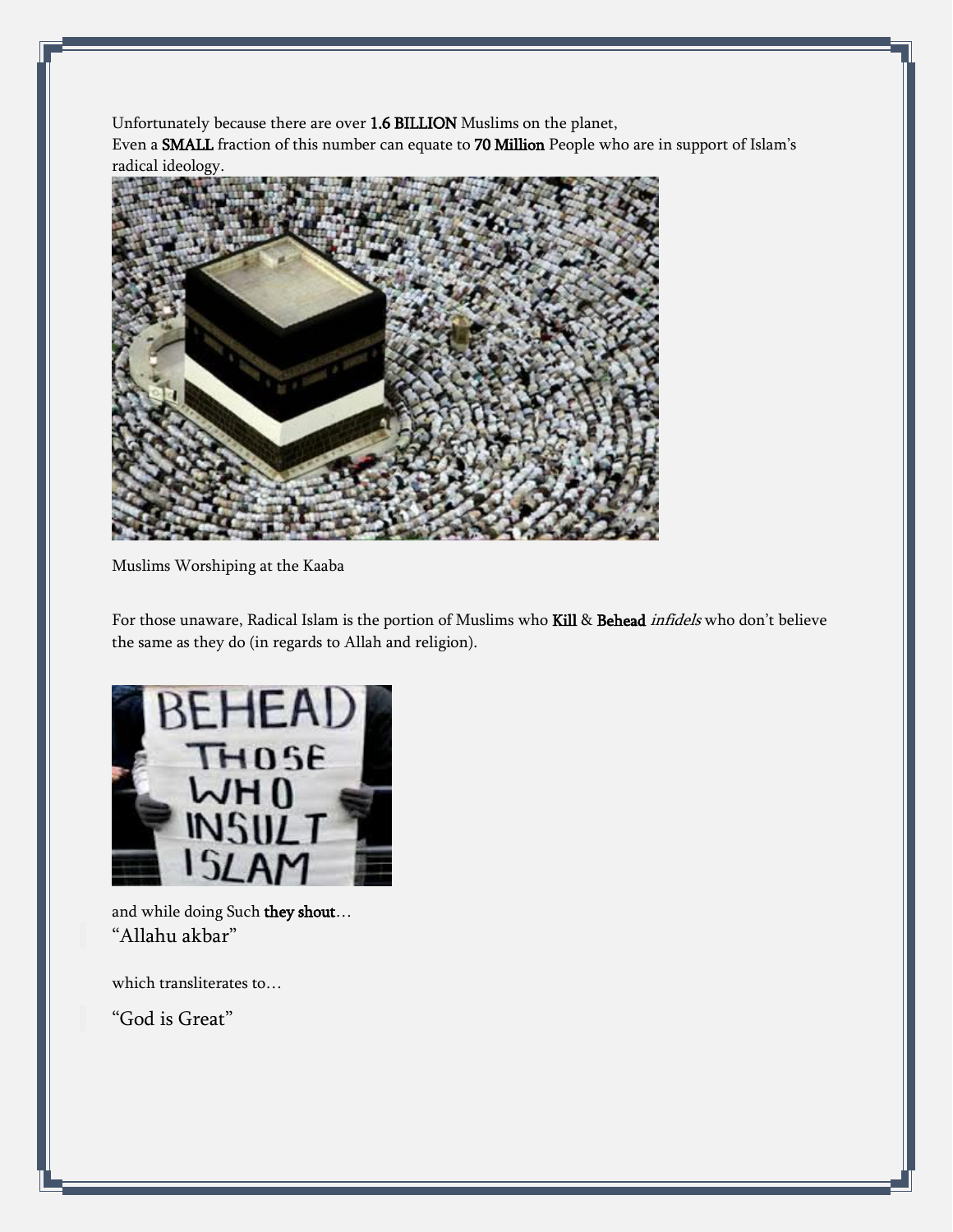

Muslim Radical Murders & Beheads British Police Officer in the Streets

But we have clearly defined that the god of Islam is NOT the God of The Bible but rather, the god of **Deception**. But Who is this 'Great Deceiver' according to The Bible? (Revelation 12:9) And the GREAT dragon was cast out, that old serpent, called the Devil, and Satan, which Deceived the whole world: he was cast out into the earth, and his angels were cast out with him.

So with our New knowledge, We can see that this Great Deceiver is none other than the *Biblical...* Satan



Lucifer, Also known as "Satan" So apparently when Radical-Muslims cry "allahu akbar", meaning "god is great"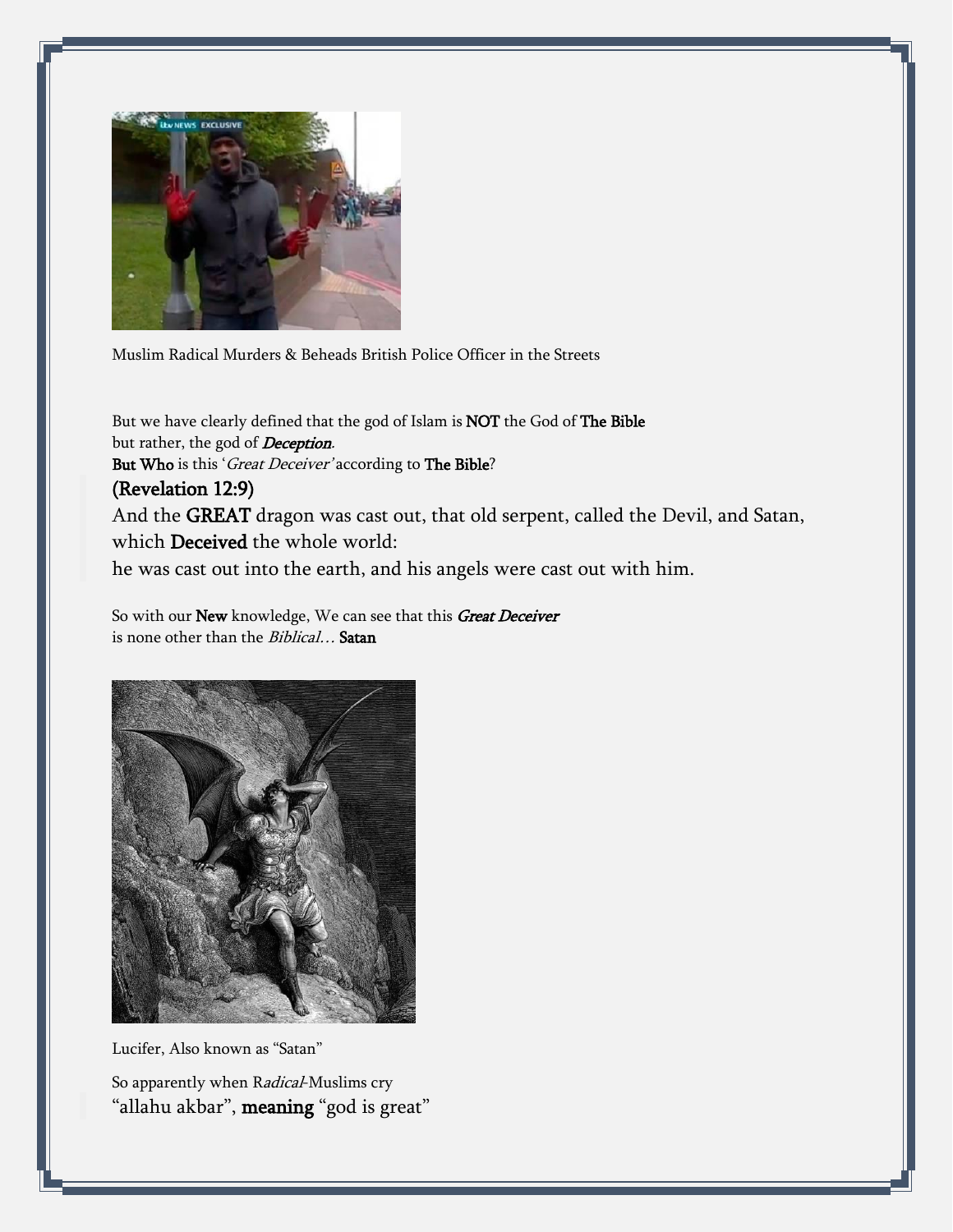The are actually saying that the god of Deceit is great. So Biblically speaking, they are actually crying "Satan is Great"

#### Lets Examine The Passage once More… (Revelation 12:9)

And the **GREAT** dragon was cast out, that old serpent, called the Devil, and Satan, which Deceived the Whole World: he was cast out into the earth, and his angels were cast out with him.

This future passage entails the day when Satan will be cast down to the earth, this will be during the time frame known as The Great [Tribulation](http://deonvsearth.com/what-is-the-rapture/).

But This passage refers to a GREAT dragon who Deceives the entire WORLD... Isn't this closely related to Allah's Character?

#### Qur'an

In the following Qur'an verses, Allah reveals to us that he is the "best deceiver".

## Qur'an 3:54

ومكروا ومكر الله والله خبر الماكرين: Arabic

Transliteration: Wamakaroo wamakara Allahu waAllahu khayru almakireena

Literal: And they cheated/deceived and God cheated/deceived, and God (is) the best (of) the cheaters/deceivers [2]

#### **Definitions**

de-ceive (dē sēv, di-)

transitive verb deceived - ceived', deceiving - ceiv' ing

- 1. to make (a person) believe what is not true; delude; mislead
- 2. Archaic to be false to; betray
- 3. Archaic to while away (time)

Here, the *Qur'an* says that *Allah* is the GREATEST Deceiver.

#### The names:

Satan; The Devil; The Great Dragon; The Serpent; Lucifer, The Deceiver... All of these names are synonyms for **Satan**....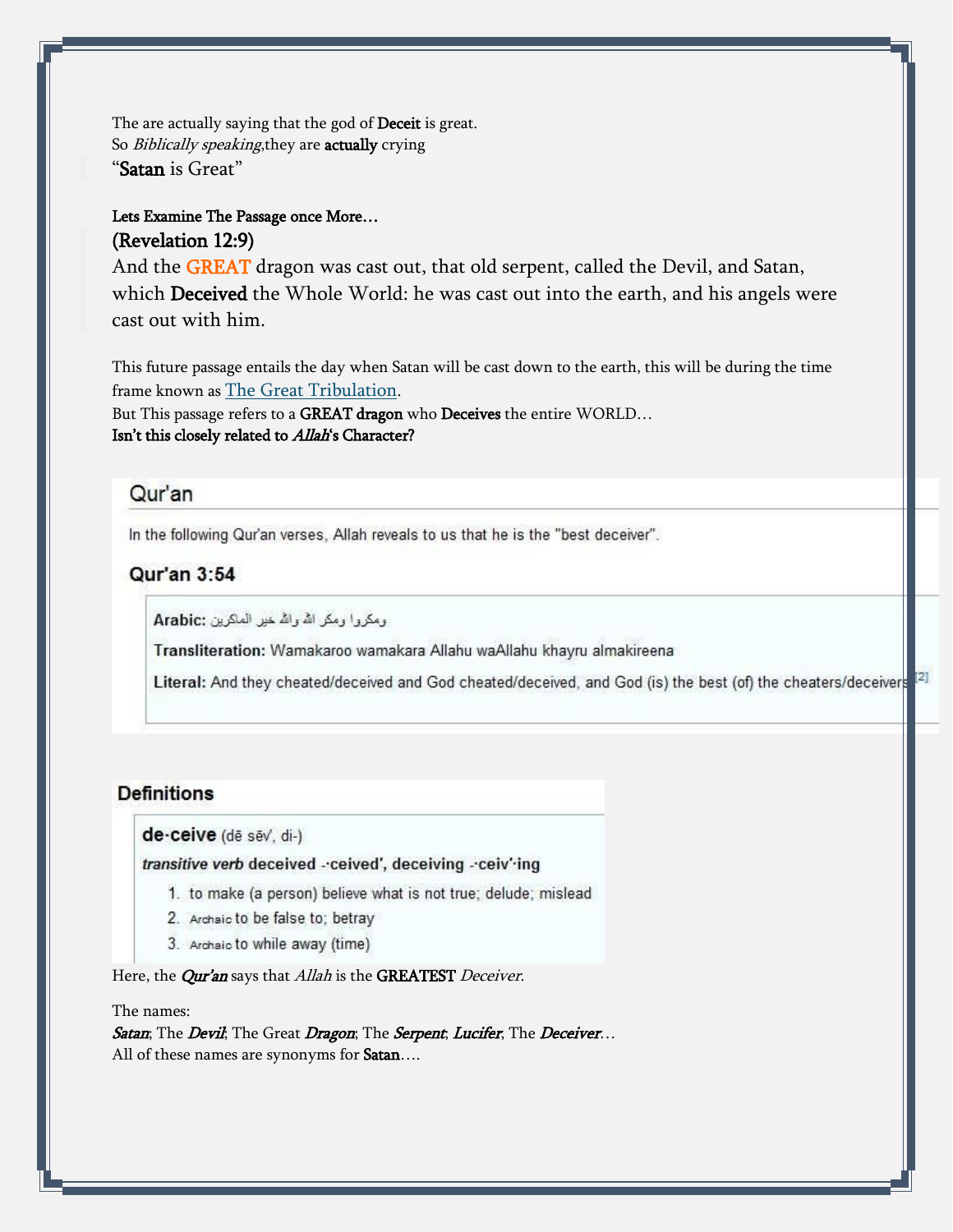So..

because  $Satan =$ **Deceiver**,

and because  $Allah =$ **Deceiver** 

According to the Transitive Property…

Satan = Allah ( Allah is actually SATAN )

( Therefore All Names for Satan, are now consistent names of Allah as well )

So lets re-translate some bible verses with our NEW knowledge!

(This is the FUN part)

(Rev 12:7-8) And there was war in heaven: Michael and his angels fought against (the dragon/Allah);

and (the dragon/Allah) fought and his angels fought, But they prevailed not; neither was their place found any more in heaven.

(Rev 12:9) And (the dragon/Allah) was cast out, that old serpent, called the Devil, and Satan, which DECEIVETH the whole world: he was cast out into the earth, and his angels were cast out with him.

# (Rev 20:1-2)

And I saw an angel come down from heaven, having the key of the bottomless pit and a great chain in his hand. And he laid hold on the dragon, that old serpent, which is (The Devil/Allah), and Satan, and bound him a thousand years,

(Rev 20:3) And cast him into the bottomless pit, and shut him up, and set a seal upon him, that he should DECEIVE the nations no more, till the thousand years should be fulfilled: and after that he must be loosed a little season.

As we can see, the identity of Satan and Allah fit together PERFECTLY!

Even in the Book of GENESIS we can see Satan (Allah's) Deceptive Nature!

## (Gen 3:1)

Now (The Serpent/Allah) was more Cunning than any beast of the field which the LORD God had made. And he said unto the woman, Yea, hath God said, Ye shall not eat of every tree of the garden?

# (Gen 3:2-3)

And the woman said unto (The Serpent/Allah), We may eat of the fruit of the trees of the garden: But of the fruit of the tree which is in the midst of the garden, God hath said, Ye shall not eat of it, neither shall ye touch it, lest ye die.

## (Gen 3:4)

And (The Serpent/Allah) said unto the woman, Ye shall not surely die: For God doth know that in the day ye eat thereof, then your eyes shall be opened, and ye shall be as gods, knowing good and evil.

## (Gen 3:6)

And when the woman saw that the tree was good for food, and that it was pleasant to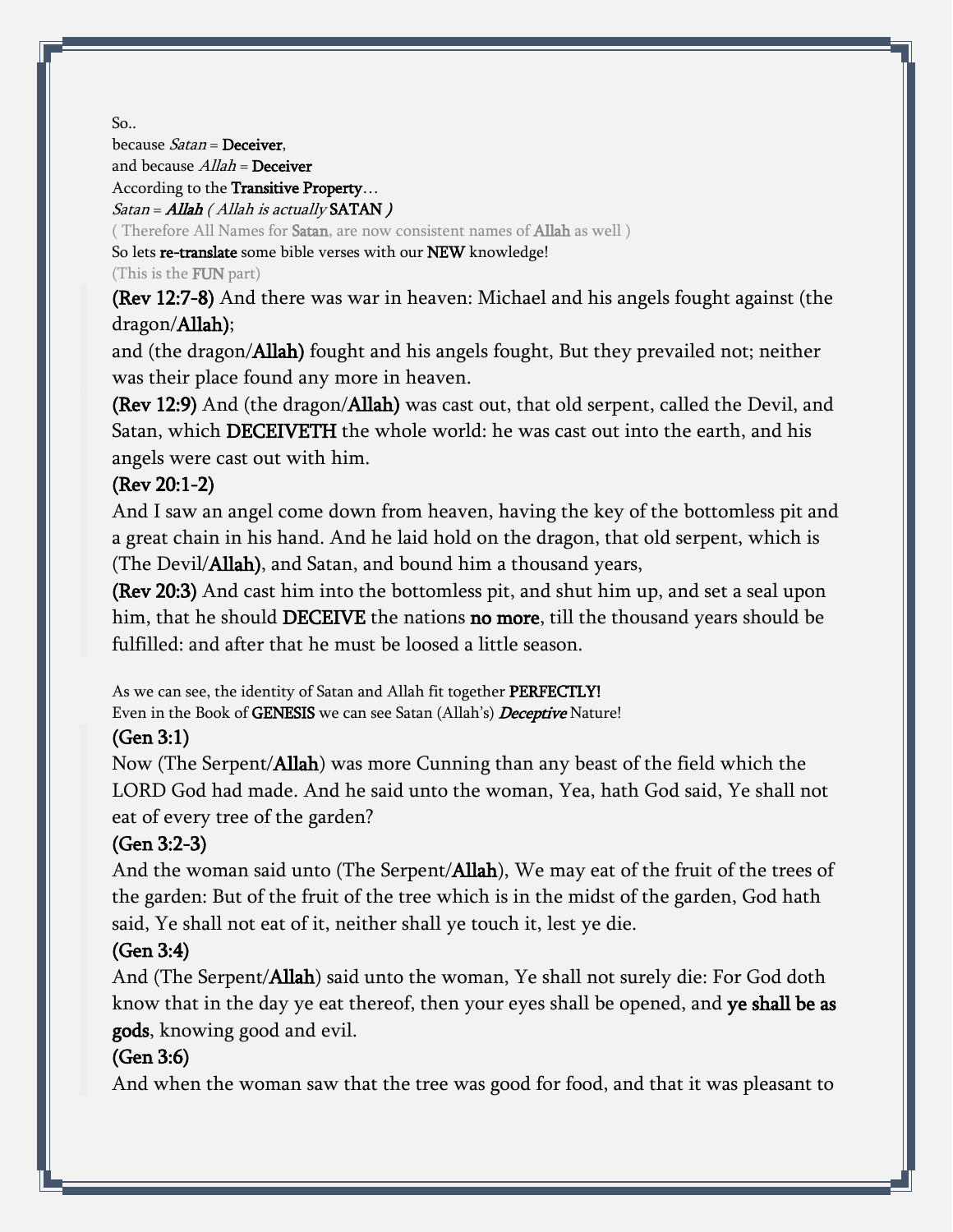the eyes, and a tree to be desired to make one wise, she took of the fruit thereof, and did eat, and gave also unto her husband with her; and he did eat.

# (Gen 3:7)

And the eyes of them both were opened, and they knew that they were naked; and they sewed fig leaves together, and made themselves aprons.

# (Gen 3:8)

And they heard the voice of the LORD God walking in the garden in the cool of the day: and Adam and his wife hid themselves from the presence of the LORD God amongst the trees of the garden.

(Gen 3:9) And the LORD God called unto Adam, and said unto him, Where art thou? (Gen 3:10)

And he said, I heard thy voice in the garden, and I was afraid, because I was naked; and I hid myself.

# (Gen 3:11)

And he [GOD] said, Who told thee that thou wast naked? Hast thou eaten of the tree, whereof I commanded thee that thou shouldest not eat?

(Gen 3:12) And the man said, The woman whom thou gavest to be with me, she gave me of the tree, and I did eat.

(Gen 3:13) And the LORD God said unto the woman, What is this that thou hast done? And the woman said, (The Serpent/**Allah**) [Deceived] me, and I did eat.

# (Gen 3:14) And the LORD God said unto (The Serpent/Allah), Because thou hast done this, thou

art cursed above all cattle, and above every beast of the field; upon thy belly shalt thou go, and dust shalt thou eat all the days of thy life

In the last passage, we see that God tells the Serpent (symbolic for the Islamic God) that because he has deceived Adam and Eve into sinning against him, he is now cursed above all beasts and that he shall crawl on his belly and eat dust all the days of it's life.

Now in an interesting parallel, if you look at the word "Allah" in Arabic, you will notice that it bears a shocking resemblance to an actual Serpent!

## Allah (Satan) is the Deceiver that is deceiving the entire WORLD!

Even the Entire Islamic Culture which accounts for OVER 20% of the earth's population However Satan is not just using Islam to deceive the world, he has created thousands of religions and doctrines that are aimed specifically at turning the hearts of mankind away from the eternal God who is worthy of all glory, honor, and praise.

However, Jesus made a reference to (Satan/Allah) while rebuking the Pharisees..

# (John 8:44)

Ye are of your father (The Devil/Allah), and the lusts of your father ye will do.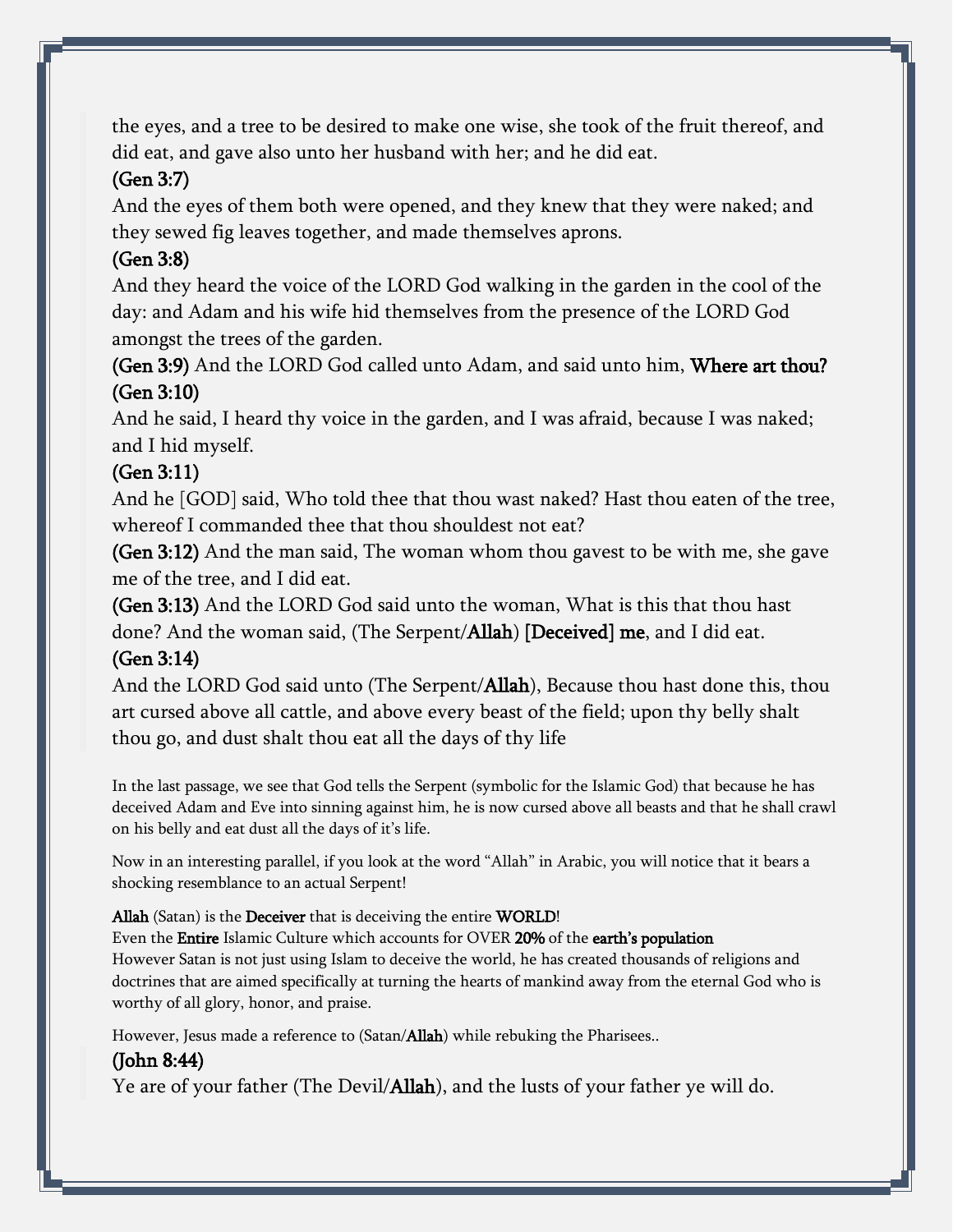He was a murderer from the beginning, and abode not in the truth, because there is no truth in him. When he speaketh a lie, he speaketh of his own: for he is a [Deceiver], and the father of it.

(John 8:45) And because I tell you the truth, ye believe me not.

#### This passage is also synonymous to (Qur'an 3:54)

#### "Allah is the Greatest Deceiver"

It is amazing how we can actually see the TRUTH when we align the two Books side-by-side! This is why Satan and *Islam* is so blatantly against **The Bible**, because it is filled with *Light*.

#### (2 Corinthians 4:3)

But if our gospel be hid, it is hid to them that are lost:

#### (2 Corinthians 4:4)

Allah hath blinded the minds of them which believe not, lest the light of the glorious gospel of Christ, who is the image of God, should shine unto them.

Islam calls itself the "Religion of Peace" but then demands that all infidels (non-believers) be **BEHEADED**! But lets see what the Holy Bible has already said about this event.

(Rev 20:2-3) And he laid hold on the dragon, that old serpent, which is (The Devil/Allah), and Satan, and bound him a thousand years, And cast him into the bottomless pit, and shut him up, and set a seal upon (The Devil/Allah),

that he should Deceive the nations no more,till the thousand years should be fulfilled: and after that he must be released a little season.

(Rev 20:4) And I saw thrones, and they sat upon them, and judgment was given unto them:and I saw the souls of them that were BEHEADED for the witness of Jesus, and for the word of God, and which had not worshiped (The Beast/Allah), neither his image, neither had received (The Beast/Allah)'s mark upon their foreheads, or in their hands; and they lived and reigned with Christ a thousand years.

(Rev 20:5) But the rest of the dead lived not again until the thousand years were finished. This is the first resurrection.

(Rev 20:6) Blessed and holy is he that hath part in the first resurrection: on such the second death hath no power, but they shall be priests of God and of Christ, and shall reign with him a thousand years.

In this passage of scripture we can see that there will be some believers in Christ who are beheaded for their faith in Jesus.

This is amazing because throughout the News we've been seeing radical Islamic executions of Christians, where they are being beheaded for the Faith!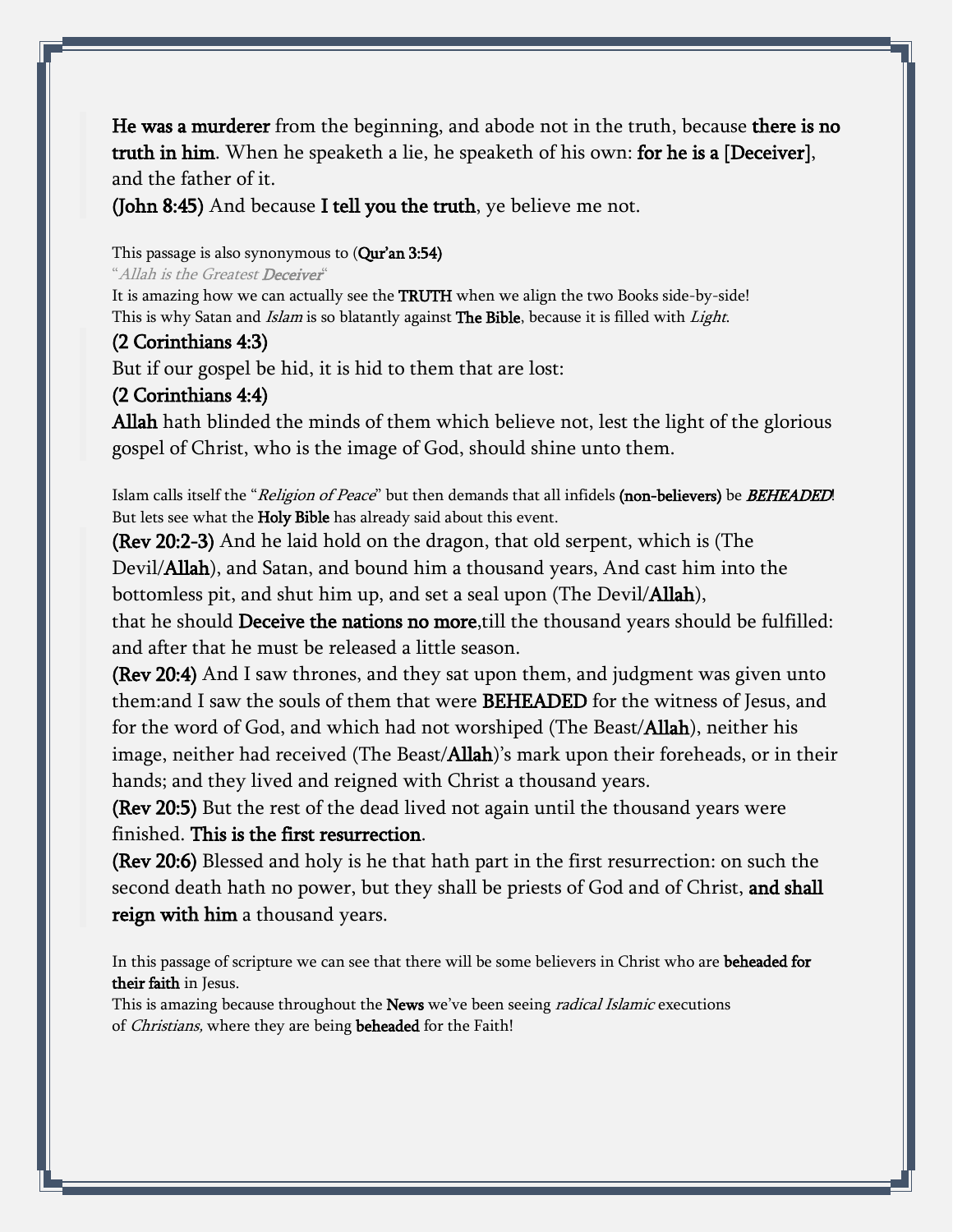

World-Wide Persecution of the Church ( October 2013 )

The Bible fore-told about the *Islamic Murder scriptures* almost 700 years BEFORE Islam's creation! Lets continue…

(Rev 20:7) And when the thousand years are expired, (Satan/Allah) shall be loosed out of his prison,

(Rev 20:8) And shall go out to DECEIVE the nations which are in the four quarters of the earth, Gog and Magog, to gather them together to battle: the number of whom is as the sand of the sea.

Again, Here we see that **Deception** is consistent with *Allah's* Character.

(Rev 20:10) And (The Devil/Allah), who Deceived them was cast into the lake of fire and brimstone,

where the beast and the false prophet are, and shall be tormented day and night for ever and ever.

Now that we have covered all of this information, we can **NOW** plainly address the Question...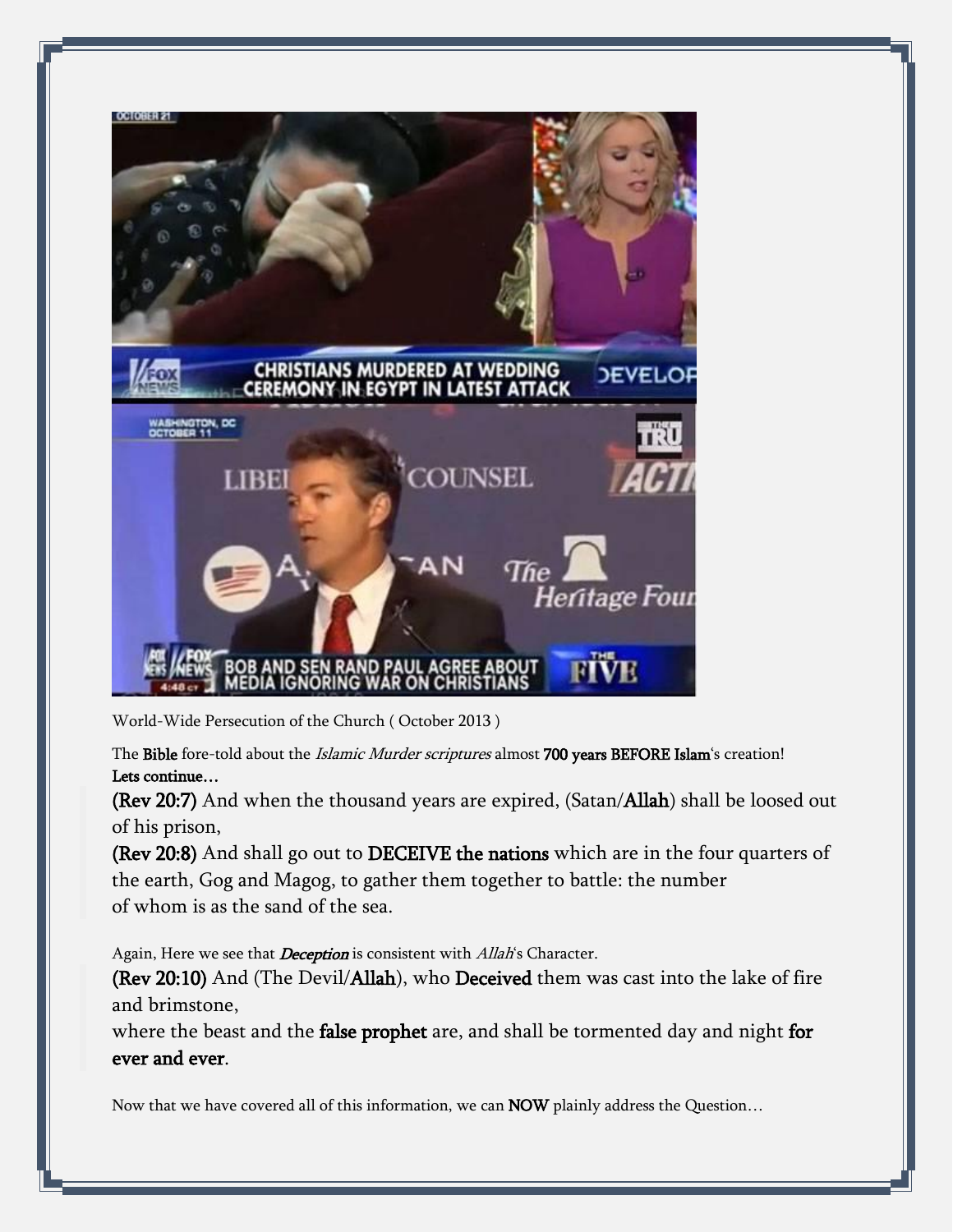## **Who is Allah?**

Allah, is a created being, a "Fallen" Angel....

Who chose to Rebel against The MOST HIGH GOD.

The *Qur'an* was accurate to call him the "Greatest Deceiver",

because he was able to deceive 1/3 of the heavenly angels into joining him in his rebellion against The TRUE God.

#### But they were cast out of heaven,

So now, they spend their time trying to pull mankind away from worshiping the creator. And are instead, trying to direct mankind to worship Devils instead.



Satan is a Devil & a MASTER deceiver, "Allah" is simply one of his many titles

- Satan
- Lucifer
- Son of the Morning
- Abbadon
- Appolyon
- Allah
- Beelzebub
- Baal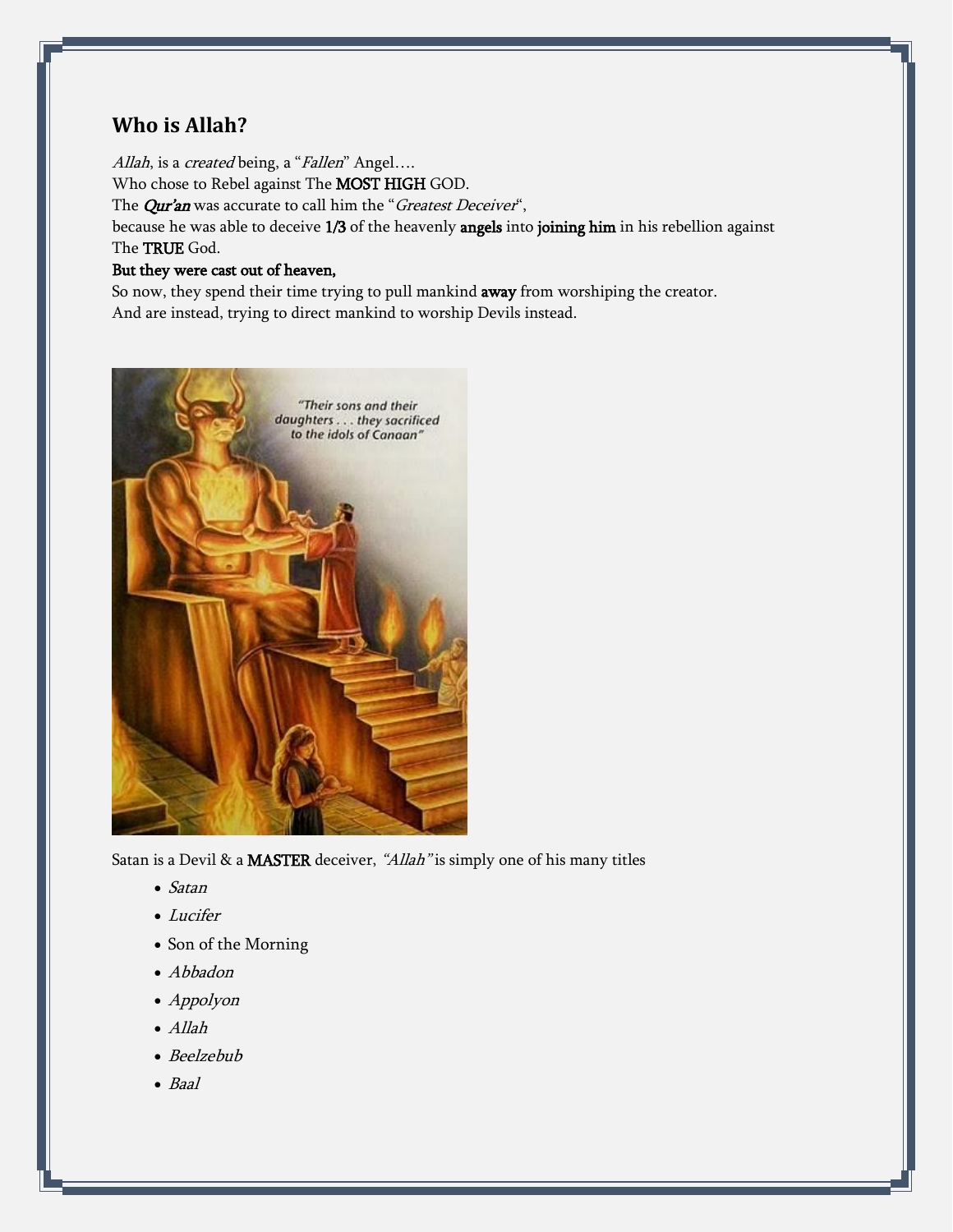- Great Dragon
- Old Serpent
- Ancient Serpent
- Devil
- The Wicked One
- The god of this world's systems

( Far too names many to include them all )

It is not the PEOPLE in the religion of *Islam* that we fight against....

(Eph 6:11) Put on the whole armour of God, that ye may be able to stand against the [ Deceit ] of **Allah**.

(Eph 6:12) For we wrestle not against flesh and blood, but against principalities, against powers, against the rulers of the darkness of this world, against spiritual wickedness in high places.



We fight against *Spiritual* Wickedness in **HIGH** places. God loves the people who are trapped in *Islam*, and caught in **Satan**'s web of "Deceit". It is his desire to see ALL Muslims come to the true knowledge of him & of his son Jesus Christ. Jesus came and died to take away the Sins of the people, But *Islam* tells the people that their sin is still upon them, and that the only way they can be freed from Sin and receive eternal Life is by.... SINNING (Killing Infidels) How can you be Set Free from Evil, by Dwelling in Evil? That is the Equivalent of Trying to Get Clean by Sitting in Mud. Islam tells the people that they must die for their own sins, thus ignoring the price that Jesus paid on Calvary.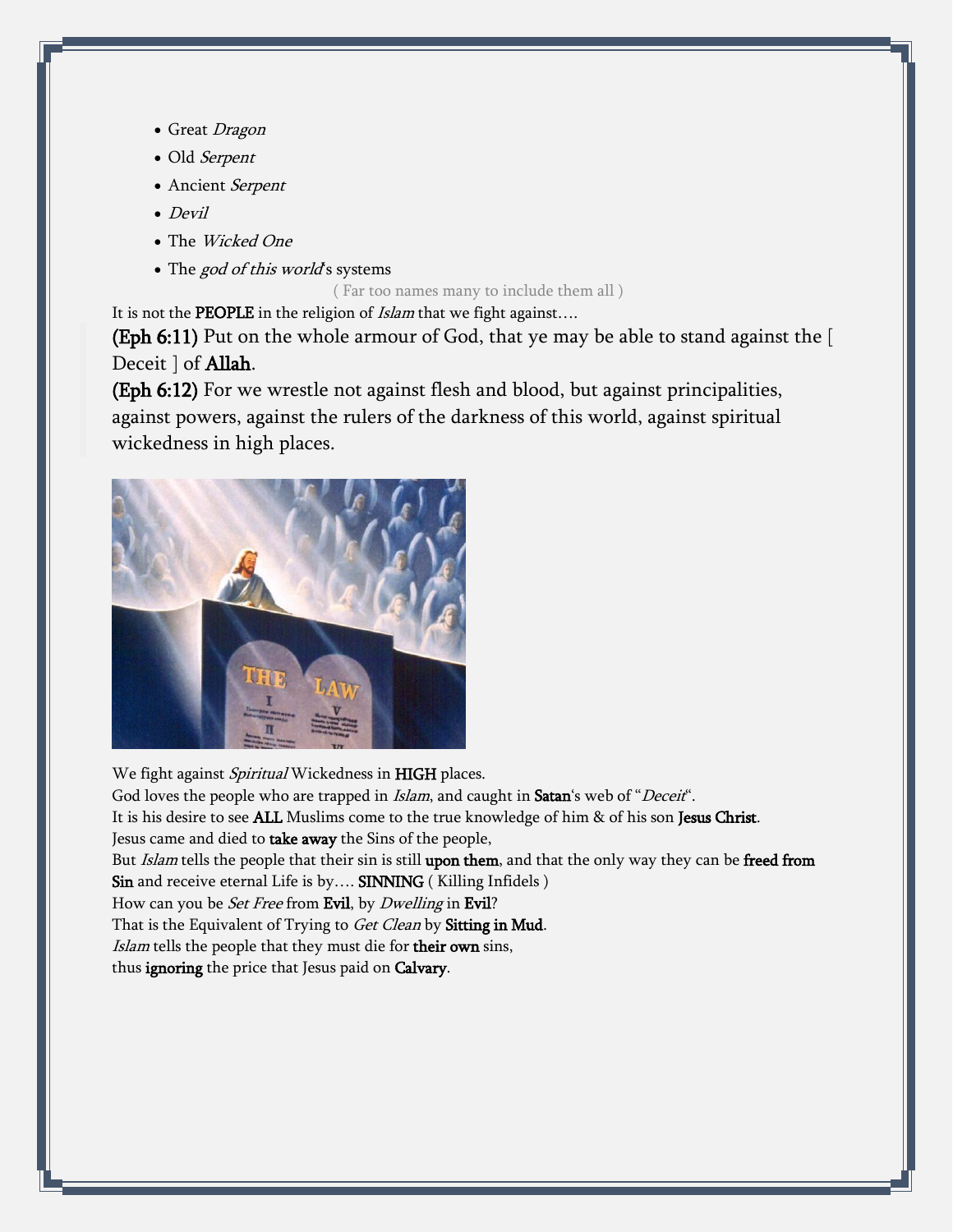

But if they ignore the only sacrifice,

#### What forgiveness can be attained without Christ?

Answer: There is no forgiveness without receiving Jesus Christ as your Lord & Savior.



But to all who choose to Accept it, Christ has made Salvation open and easily attainable unto ALL who desire it.

You don't have to Kill, You don't have to Lie, You don't have to pray 10,000 times a day.

All You have to do is believe and receive the gift that God has freely given us through his son Jesus Christ!

#### \*\* To the Reader \*\*

– If you are a Muslim or are confused about the TRUTH, please know… that we TRULY Love you. I write this NOT to attack you, but to point you to the true and Saving Gospel of Jesus Christ.